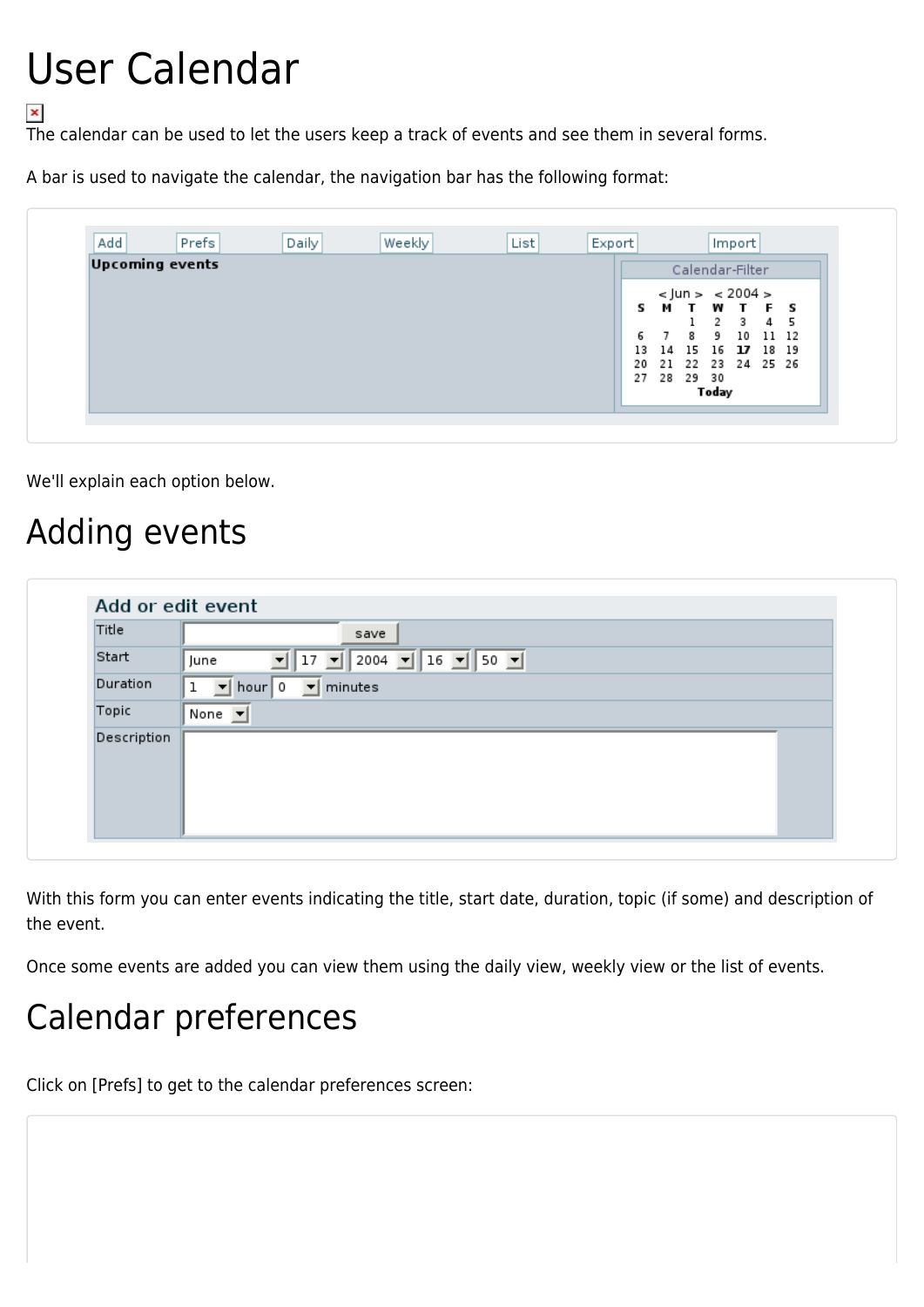| Preferences                                  |        |                                |  |
|----------------------------------------------|--------|--------------------------------|--|
| Calendar Interval in daily view              |        | 1 hour<br>킈                    |  |
| Start hour for days                          |        | 9<br>▼                         |  |
| End hour for days                            |        | $20$ $\rightarrow$             |  |
| Upcoming events                              |        | 7<br>$\overline{\phantom{a}}$  |  |
|                                              |        |                                |  |
|                                              |        | no reminders $\boxed{\bullet}$ |  |
| Reminders                                    |        | save                           |  |
|                                              |        |                                |  |
|                                              |        |                                |  |
| Import CSV file<br>Upload file:              | Browse | import                         |  |
|                                              |        |                                |  |
|                                              |        |                                |  |
|                                              |        |                                |  |
| <b>Admin topics</b><br>Name:<br>Upload file: |        | Browse                         |  |

The first part of the screen is used to control general preferences. Like the interval between slots in the daily view. The start and end working hour for the calendar. The number of upcoming events to show in the upcoming events list and when events must be reminded. When this feature is activated a javascript alert window will popup some time before an event starts.

The last section of the screen can be used to admin topics, events can be asociated with topics. To setup a topic you have to enter the name of the topic and an image to be used as icon (it must be small or it will look really ugly), you can upload the icon or point to an existing icon using a file path absolute or relative to the tiki directory or a URL.

Once your calendar preferences are set you can try adding events using the add link.

### Daily view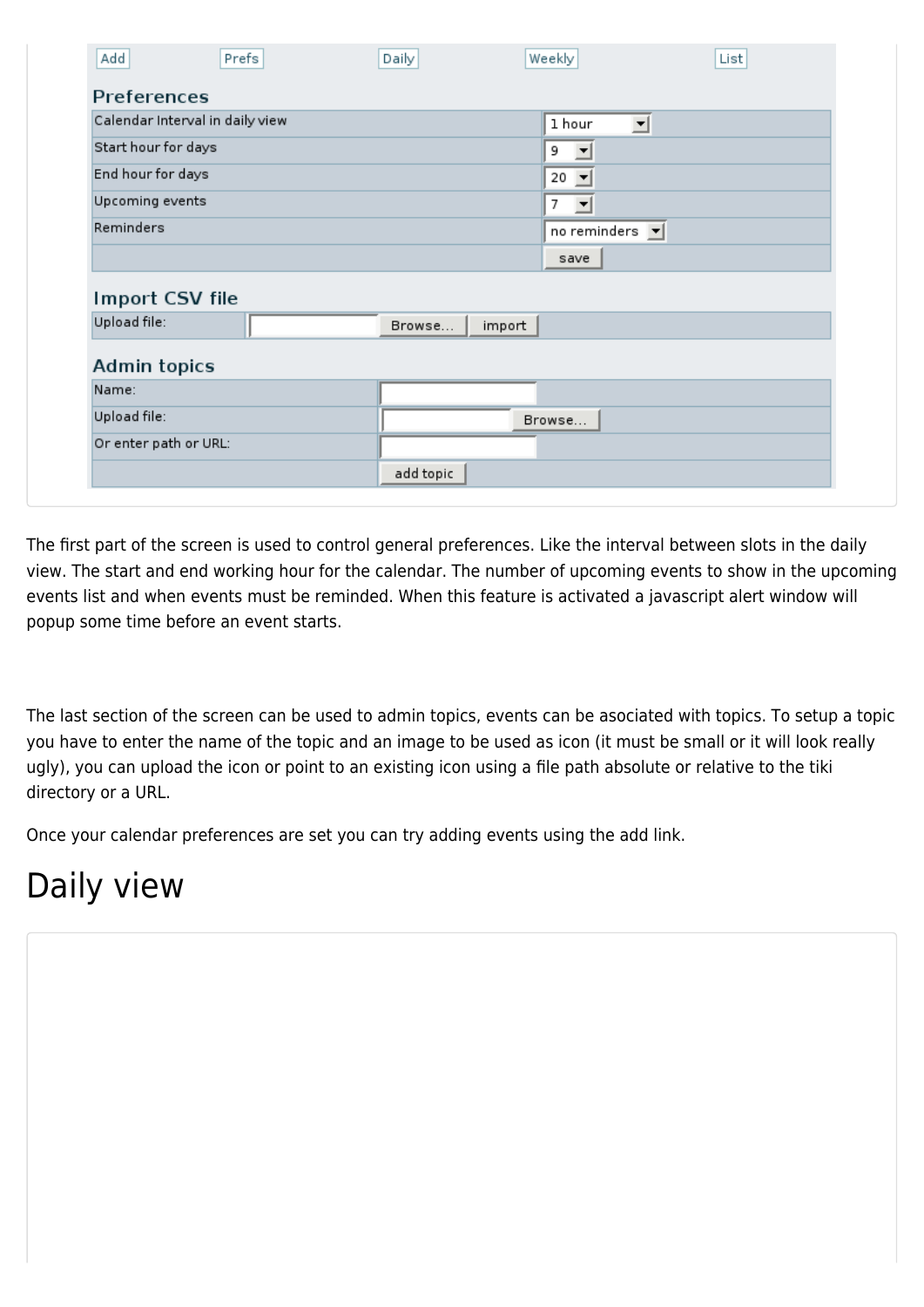| 10:00 UTC |  |
|-----------|--|
| 11:00 UTC |  |
| 12:00 UTC |  |
| 13:00 UTC |  |
| 14:00 UTC |  |
| 15:00 UTC |  |
| 16:00 UTC |  |
| 17:00 UTC |  |
| 18:00 UTC |  |
| 19:00 UTC |  |
| 20:00 UTC |  |
| 21:00 UTC |  |

The daily view will show the upcoming events list (the next n events to occurr), the calendar to navigate your calendar and the list of events for the day. You can navigate the daily view using the calendar or the < and > links at the top of the list to go to the next or previous day.

#### Weekly view

| $\Delta$ Jun 14-Jun 20 $\triangleright$ |  |
|-----------------------------------------|--|
| Mon                                     |  |
| 14                                      |  |
| $\frac{True}{15}$                       |  |
|                                         |  |
| $\underline{\frac{\text{Wed}}{16}}$     |  |
|                                         |  |
|                                         |  |
| $\frac{Thu}{17}$                        |  |
|                                         |  |
| $\frac{Fri}{18}$                        |  |
| $Sat$                                   |  |
| 19                                      |  |
|                                         |  |
| $rac{\text{Sun}}{20}$                   |  |

The weekly view shows the events for the current week and you can go to the next and previous week using the < and > links at the side of the week information.

### Event list